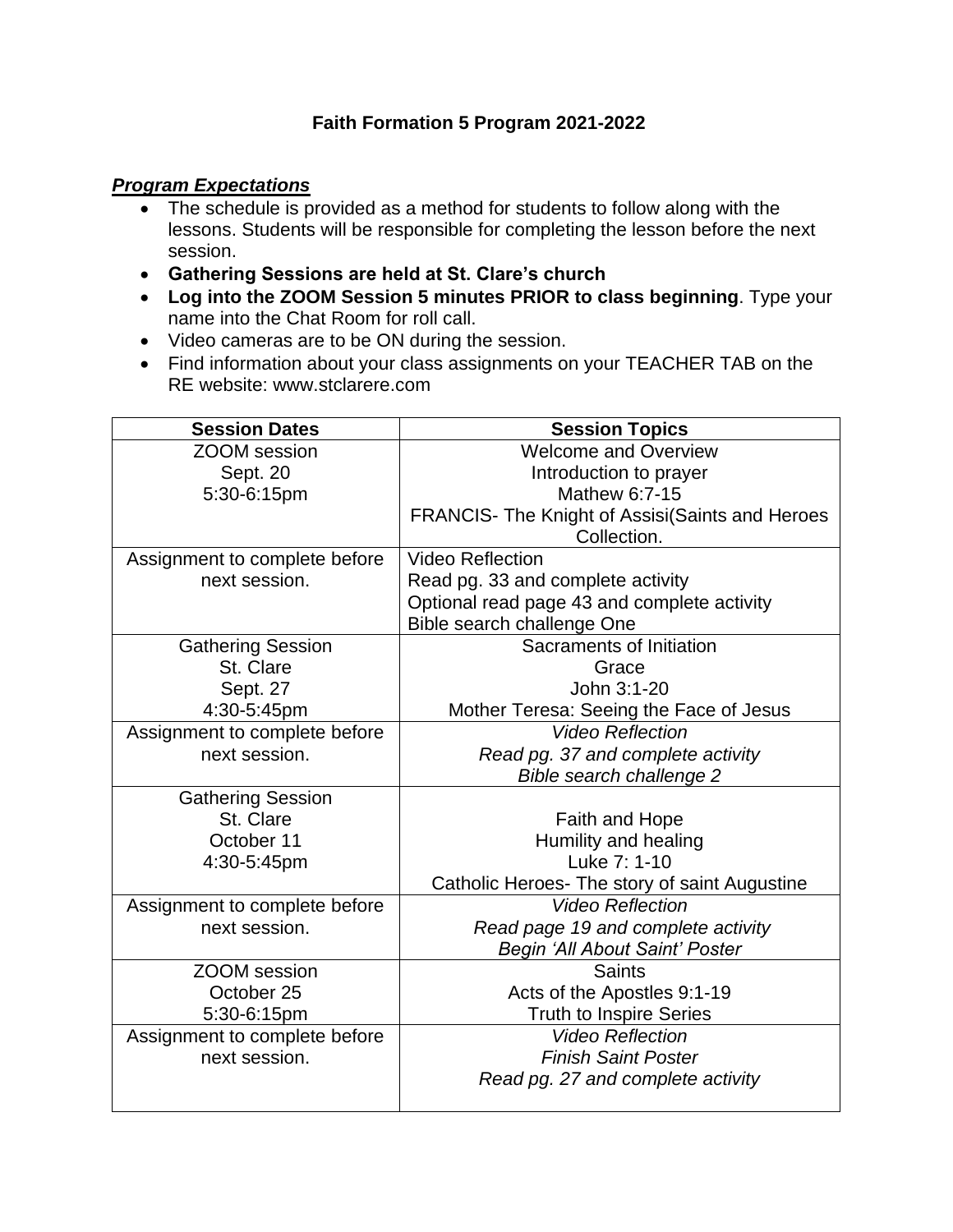| <b>ZOOM Session</b>           |                                                      |
|-------------------------------|------------------------------------------------------|
| November 8                    | <b>Share Saint Poster</b>                            |
| 5:30-6:15pm                   | Luke 10:25-37                                        |
|                               | <b>Francis Xavier and the Samurais Lost Treasure</b> |
| Assignment to complete before | <b>Video Reflection</b>                              |
| next session.                 | Read pg. 57and complete activity                     |
| Gathering session             | Advent                                               |
| <b>St Clare</b>               | <b>Advent Wreath Craft</b>                           |
| November 29                   | Luke 1:39-56                                         |
| 4:30-5:45pm                   | Mary of Nazareth                                     |
| Assignment to complete before | <b>Video Reflection</b>                              |
| next session.                 | Read pg. 15 and complete activity                    |
|                               | Use advent wreath                                    |
| <b>ZOOM Session</b>           |                                                      |
| December 13                   | Christmas                                            |
| 5:30-6:15pm                   | John 1:1-14                                          |
|                               | Joseph of Nazareth- the Story of the Man Closet to   |
|                               | Christ                                               |
| Assignment to complete before | <b>Video Reflection</b>                              |
| next session.                 | Read pg. 24 and complete activity                    |
|                               | <b>Attend Christmas Mass</b>                         |
|                               | <b>Family Prayer Service</b>                         |
|                               |                                                      |
| <b>ZOOM</b> session           |                                                      |
| January 10                    | Vocation                                             |
| 5:30-6:15pm                   | 1 Samuel 3:1-10                                      |
|                               | <b>Truth to Inspire Series</b>                       |
|                               |                                                      |
| Assignment to complete before | <b>Video Reflection</b>                              |
|                               |                                                      |
| next session.                 | Read pg. 21 and complete activity                    |
|                               | Optional: Read pg. 9 and complete activity           |
| <b>Gathering Session</b>      | <b>Empowering Gods Children</b>                      |
| St. Clare                     | Joseph: Beloved Son Rejected Slave                   |
| January 24                    |                                                      |
| 4:30-5:45pm                   |                                                      |
|                               |                                                      |
| Assignment to complete before | <b>Video Reflection</b>                              |
| next session.                 | Read pg. 23 and complete activity                    |
| <b>ZOOM</b> session           |                                                      |
| February 7                    | <b>Discernment</b>                                   |
| 5:30-6:15pm                   | Ephesians 4:1-16                                     |
|                               | Catholic Heroes The Story of Perpetua                |
|                               | Or                                                   |
|                               | <b>Truth to Inspire Series</b>                       |
|                               | Juan Diego Messenger of Guadalupe                    |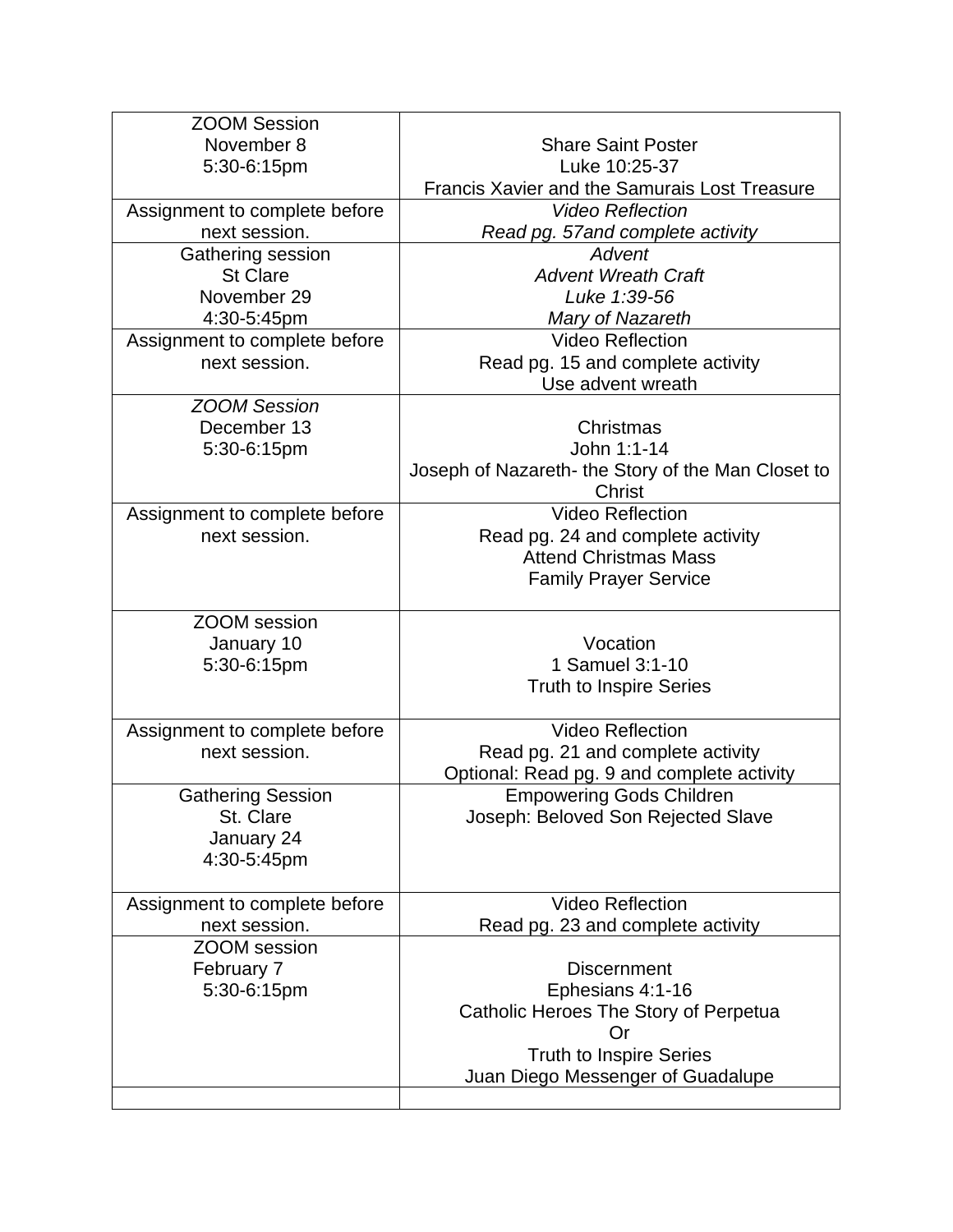| Assignment to complete before                  | <b>Video Reflection</b>                     |
|------------------------------------------------|---------------------------------------------|
| next session.                                  | Read pg.29 and complete activity            |
|                                                |                                             |
| <b>Gathering Session</b>                       | Lent                                        |
| St. Clare                                      | <b>Crucifix Craft</b>                       |
| February 28                                    | James5:13-16                                |
| 4:30-5:45pm                                    |                                             |
| Assignment to complete before                  | <b>Video Reflection</b>                     |
| next session.                                  | Read pg.59 and complete activity            |
|                                                | <b>Begin Lenten Cross</b>                   |
| <b>ZOOM</b> session                            | <b>Penance and Absolution</b>               |
| March 14                                       | Luke 7:36-50                                |
| 5:30-6:15pm                                    | <b>Catholic Heroes Saint Patrick</b>        |
| Assignment to complete before                  | <b>Video Reflection</b>                     |
| next session.                                  | Read pg. 13 and complete activity           |
|                                                | Optional: Read pg. 53 and complete activity |
| <b>Gathering Session</b>                       | <b>Stations of the Cross</b>                |
| <b>St Clare</b>                                | John 19:16b-18, 28-30                       |
| March 28                                       | Truth to Inspire- Bernadette:               |
| 4:30-5:45pm                                    | <b>Princess of Lourdes</b>                  |
| Assignment to complete before                  | <b>Video Reflection</b>                     |
| next session.                                  | Read pg. 63 and complete activity           |
| <b>ZOOM</b> session                            |                                             |
| April 11                                       | Easter                                      |
| 5:30-6:15pm                                    | John 20: 24-29                              |
|                                                | Ben Hur: A Race to Glory                    |
|                                                | <b>Video Reflection</b>                     |
| Assignment to complete before<br>next session. |                                             |
|                                                | Read pg. 31 and complete activity           |
|                                                | Jesus Is Alive! Alleluia! Cinquain          |
| <b>Gathering Session</b>                       |                                             |
| St. Clare                                      | <b>Share Cinquains and make Rosary</b>      |
| April 25                                       | Revelations 11: 19a, 12:1-6a, 10            |
| 4:30-5:45pm                                    | The Day the Sun Danced: The True Story of   |
|                                                | Fatima                                      |
| Assignment to complete before                  | <b>Video Reflection</b>                     |
| next session.                                  | Read pg. 51 and complete activity           |
| <b>ZOOM</b> session                            |                                             |
| May 9                                          | <b>Called to Serve</b>                      |
| 5:30-6:15pm                                    | James2:14-24                                |
|                                                | The Witness Trilogy                         |
| Assignment to complete before                  | <b>Video Reflection</b>                     |
| next session.                                  | Read pg.61 and complete activity            |
| <b>Gathering Session</b>                       | Pentecost                                   |
| St. Clare                                      | John20:19-23                                |
| <b>May 23</b>                                  |                                             |
| 4:30-5:45pm                                    |                                             |